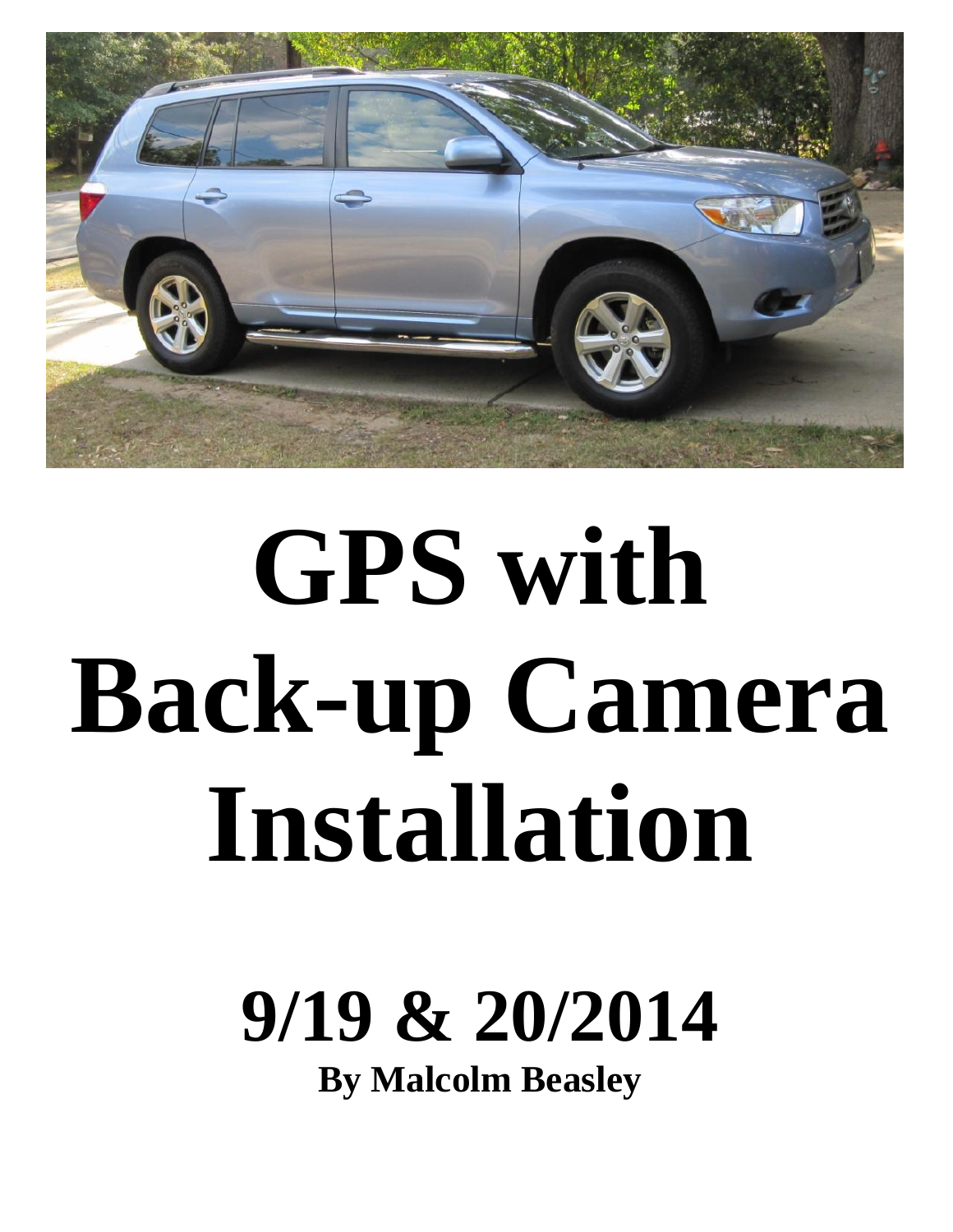



### **1. Old 5" GPS Unit**

#### **2. Old 5" GPS Unit Mount**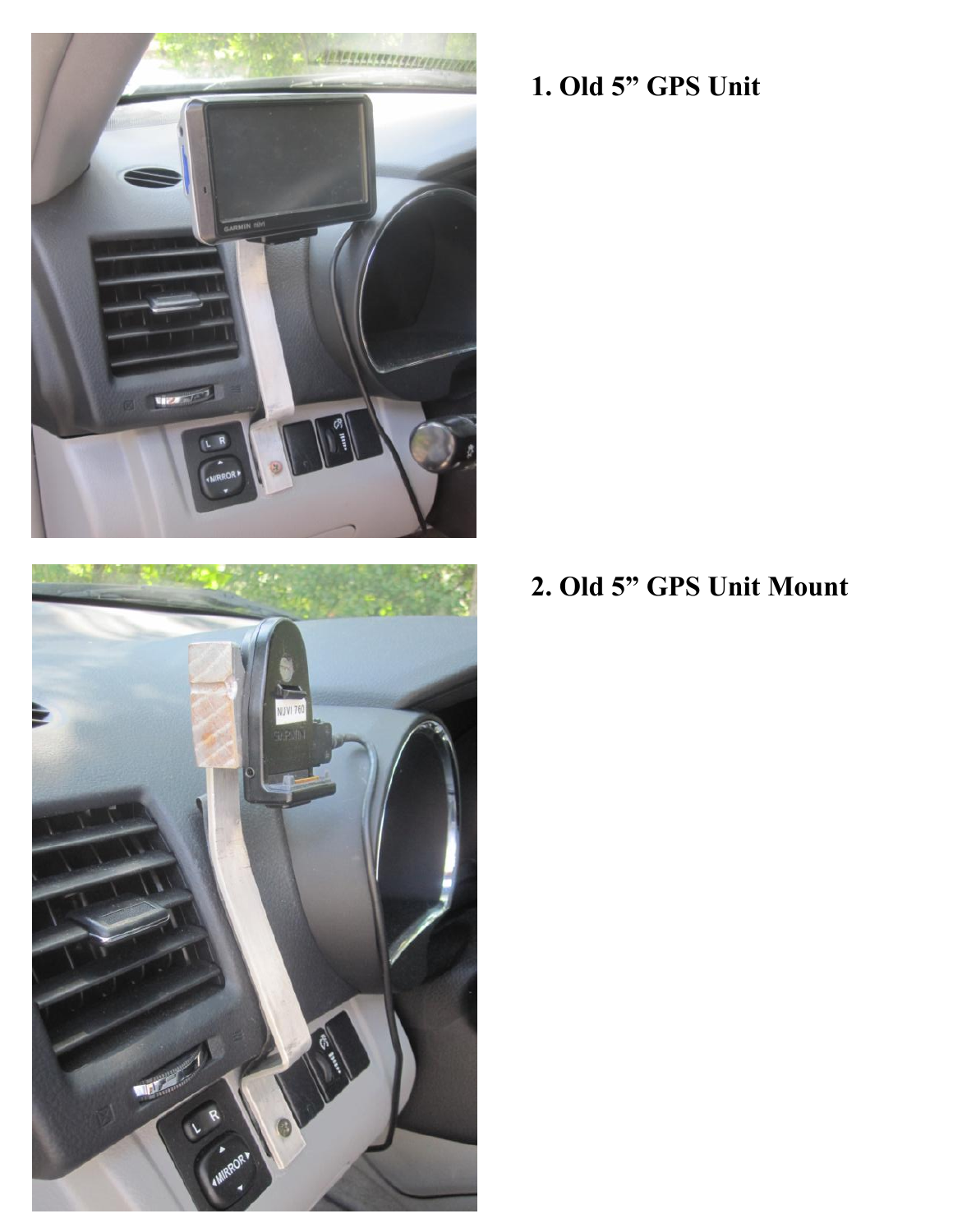

**3. New 7" GPS with Back-up Camera mounted on same bracket.**



**4. Push pull wire through existing light bracket hole.**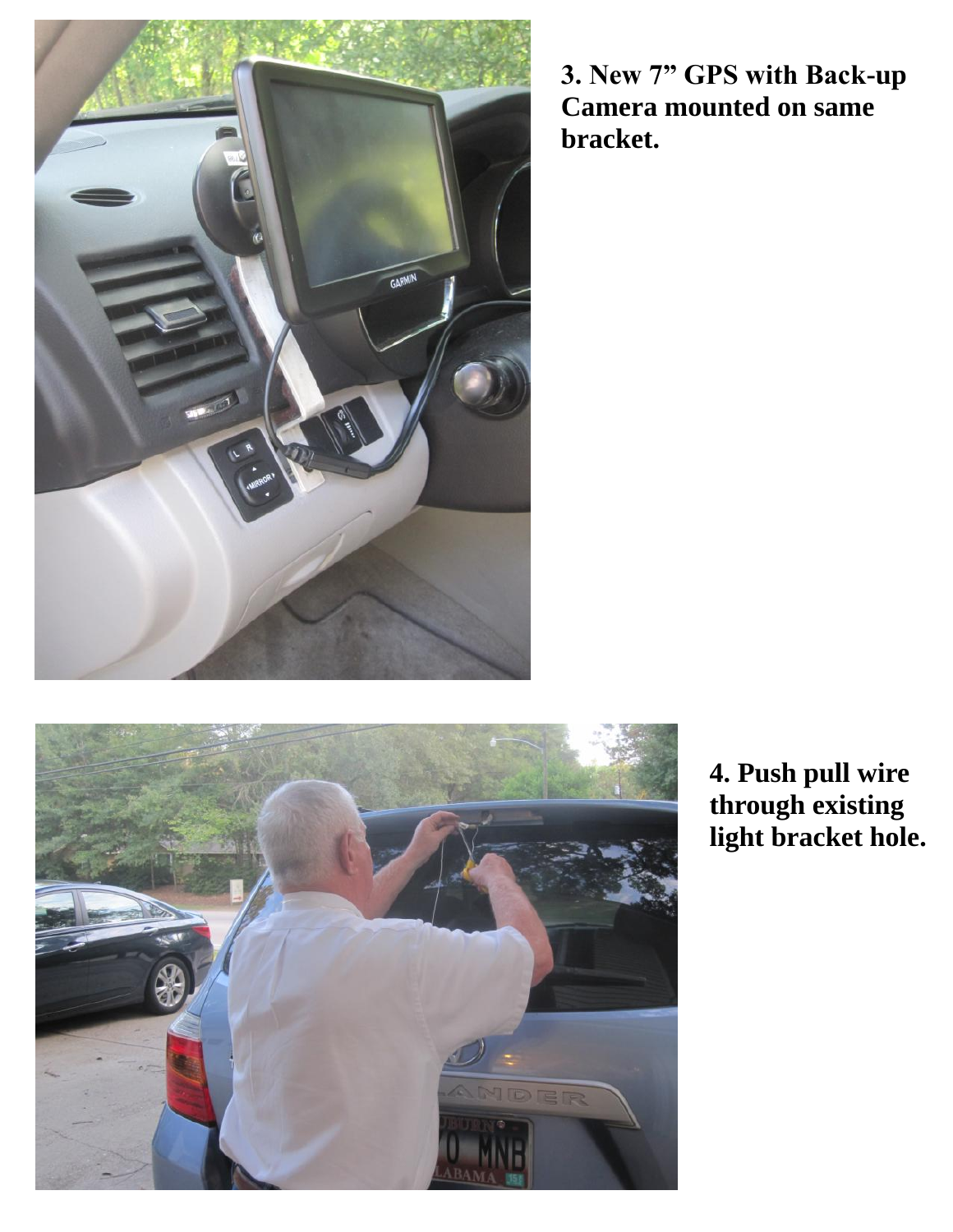

**5. Pull wire through existing lower hole in deck lid.**



**6. Wire shown exiting deck lid.**



**7. Camera Installed with existing Light Screw.**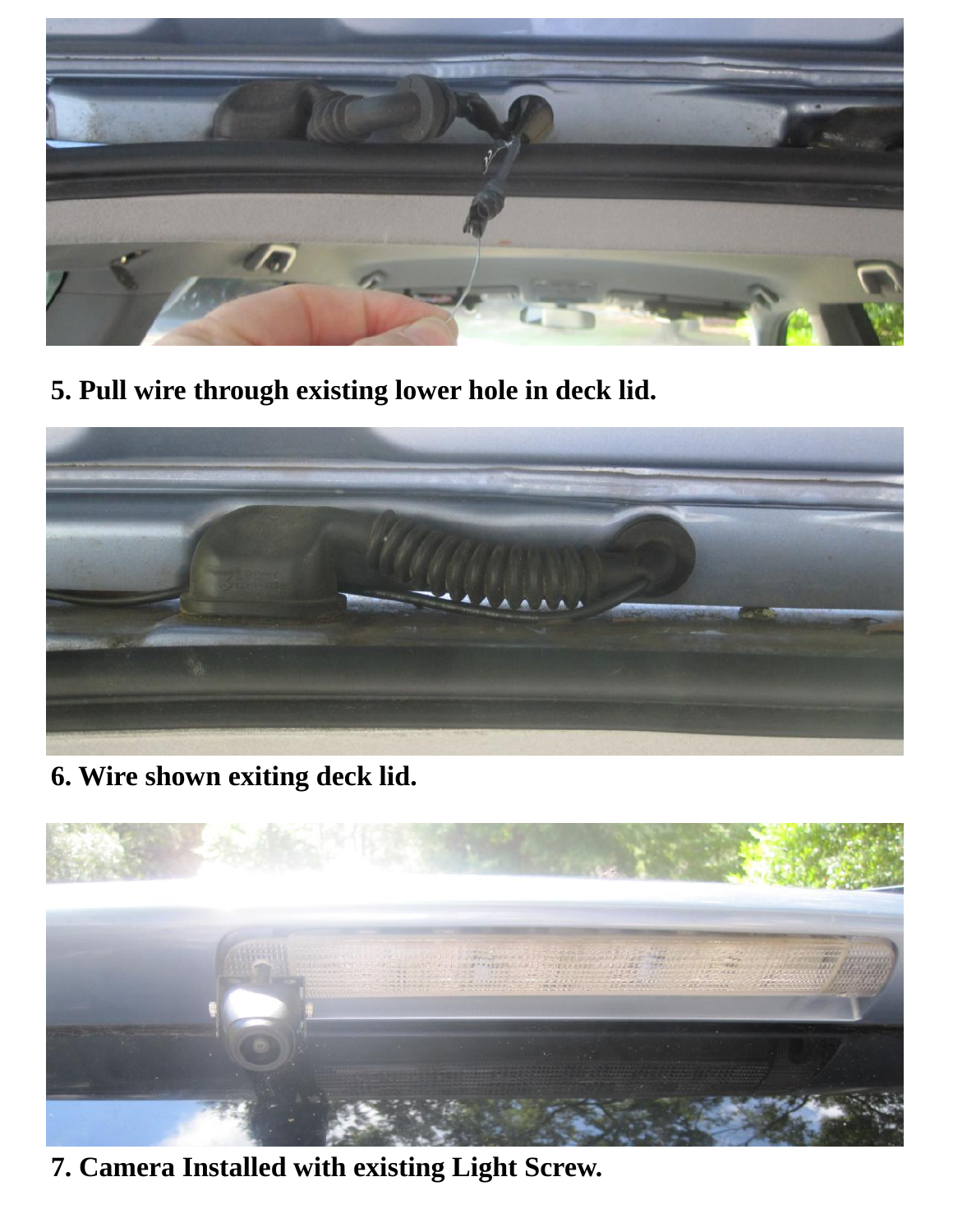



**8. Wire shown entering roof of car. Drill hole and add grommet.**

**9. Wire located behind panel. McNeil, Note Fuse location is shown.**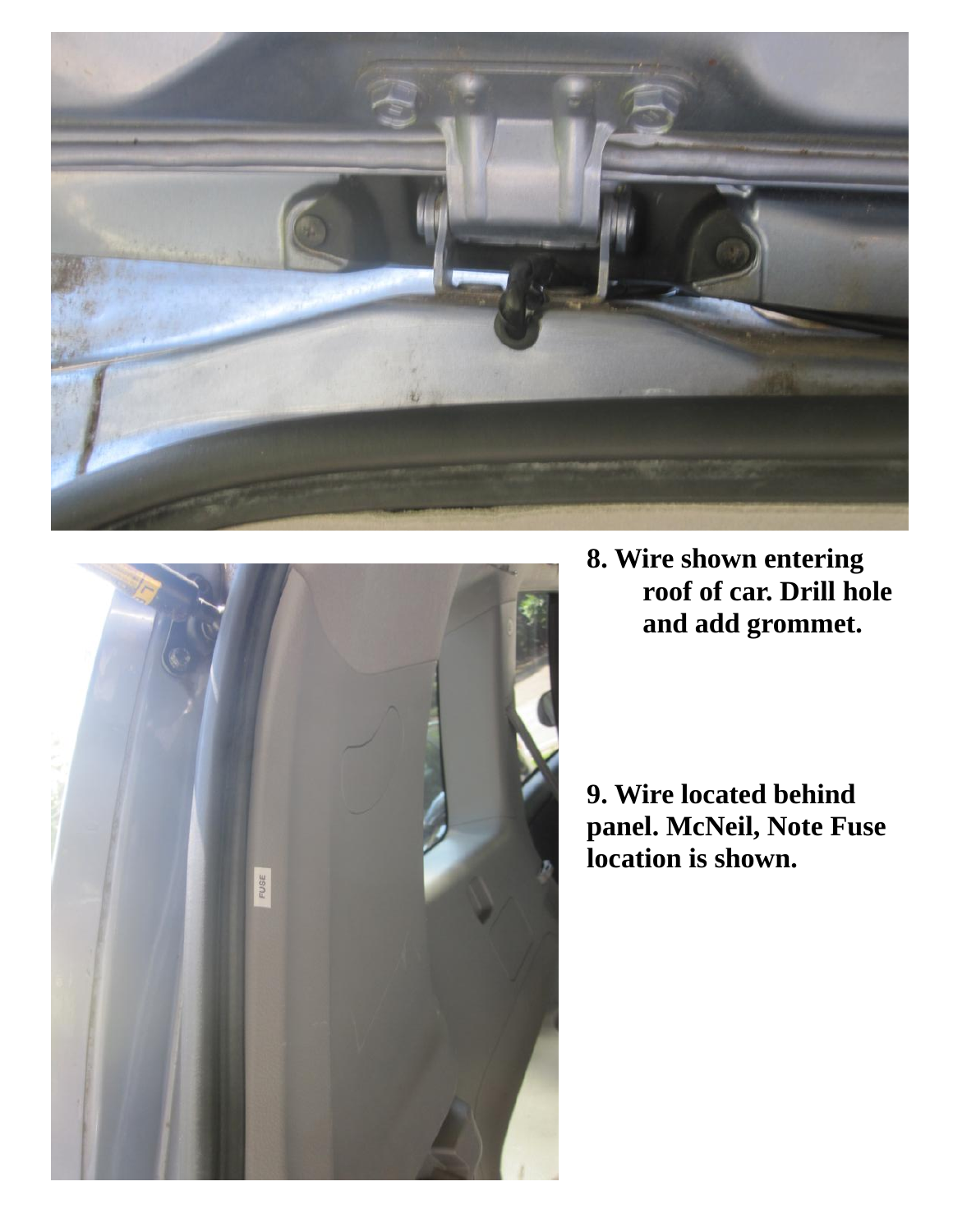

**10. Wire located behind panel to Back-up light access hole.**



**11. Wires connected to Backup lights wires.**

**Red Wire to Blue and Black Wire to White.**